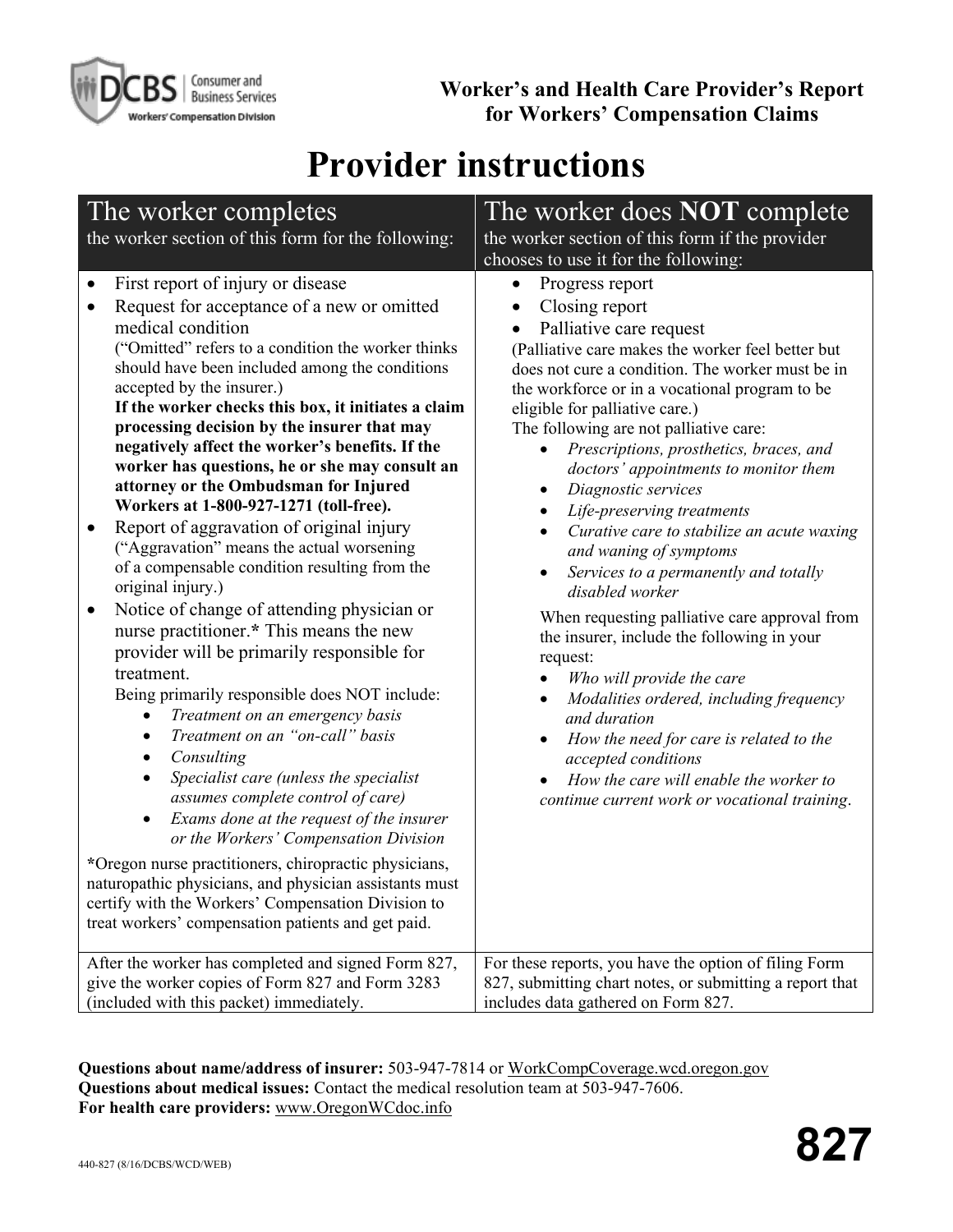

## **Worker's and Health Care Provider's Report for Workers' Compensation Claims**

**OPTION**<br> **OPTION**<br> **OPTION**<br> **OPTION**<br> **OPTION**<br> **OPTION**<br> **OPTION**<br> **OPTION**<br> **OPTION**<br> **OPTION** 

Policy no.:

|                    | Workers' Compensation Division                                                                                                                                                                                                                                                                                         |                |                                                |                                          |                        |                                                                       |                   |                     |                                |
|--------------------|------------------------------------------------------------------------------------------------------------------------------------------------------------------------------------------------------------------------------------------------------------------------------------------------------------------------|----------------|------------------------------------------------|------------------------------------------|------------------------|-----------------------------------------------------------------------|-------------------|---------------------|--------------------------------|
|                    | Ask the worker to complete this form ONLY for the four filing reasons in the worker's section; do not<br><b>Note to Provider:</b><br>have the worker complete or sign form if this is a progress report, closing report, or palliative care request.                                                                   |                |                                                |                                          |                        |                                                                       |                   |                     | Dept. Use<br>Ins. no.          |
|                    | Worker's legal name, street address, and mailing address:                                                                                                                                                                                                                                                              |                | Language preference:                           |                                          |                        | Male/female Social Security no. (see Form 3283):                      |                   |                     | Occ.                           |
|                    |                                                                                                                                                                                                                                                                                                                        |                |                                                |                                          |                        |                                                                       |                   |                     |                                |
|                    |                                                                                                                                                                                                                                                                                                                        |                | Claim no. (if known):                          |                                          |                        | Date/time of original injury:                                         |                   |                     | Nature                         |
| Worker or provider |                                                                                                                                                                                                                                                                                                                        | Date of birth: |                                                | Occupation:                              |                        |                                                                       | Last date worked: |                     | Part                           |
|                    | Phone:                                                                                                                                                                                                                                                                                                                 |                |                                                |                                          |                        |                                                                       |                   |                     |                                |
|                    | Employer at time of original injury - name and street address:                                                                                                                                                                                                                                                         |                | Health insurance company name and phone:       |                                          |                        |                                                                       |                   |                     | Event                          |
|                    |                                                                                                                                                                                                                                                                                                                        |                |                                                |                                          |                        |                                                                       |                   |                     |                                |
|                    |                                                                                                                                                                                                                                                                                                                        |                | Workers' compensation insurer's name, address: |                                          |                        |                                                                       |                   |                     | Source                         |
|                    |                                                                                                                                                                                                                                                                                                                        |                |                                                |                                          |                        |                                                                       |                   |                     |                                |
|                    | Phone:                                                                                                                                                                                                                                                                                                                 |                |                                                |                                          |                        |                                                                       |                   |                     | Assoc. object                  |
|                    | Worker: Check reason for filing this form, answer questions (if any), and sign below.                                                                                                                                                                                                                                  |                |                                                |                                          |                        |                                                                       |                   |                     |                                |
|                    | First report of injury or disease (Do not complete or sign if you do not intend to make a claim.)                                                                                                                                                                                                                      |                |                                                |                                          |                        | Check here if you have more than one job. $\Box$                      |                   |                     |                                |
|                    | Have you injured the same body part before? $\Box$ Yes $\Box$ No If yes, when:                                                                                                                                                                                                                                         |                |                                                |                                          |                        | Describe accident:                                                    |                   |                     |                                |
|                    | Request for acceptance of a new or omitted medical condition on an existing claim<br>Checking this box initiates claim processing decisions that may affect your benefits. If you have                                                                                                                                 |                |                                                |                                          |                        |                                                                       |                   |                     |                                |
|                    | questions, consult with your attorney or the Ombudsman for Injured Workers at 1-800-927-1271                                                                                                                                                                                                                           |                |                                                |                                          |                        |                                                                       |                   |                     |                                |
|                    | (toll-free).                                                                                                                                                                                                                                                                                                           |                |                                                |                                          |                        |                                                                       |                   |                     |                                |
|                    | Condition:                                                                                                                                                                                                                                                                                                             |                |                                                |                                          |                        |                                                                       |                   |                     |                                |
| Worker             | Notice of change of attending physician or nurse practitioner                                                                                                                                                                                                                                                          |                |                                                |                                          |                        |                                                                       |                   |                     |                                |
|                    | Reason for change:                                                                                                                                                                                                                                                                                                     |                |                                                |                                          |                        |                                                                       |                   |                     |                                |
|                    | Report of aggravation of original injury (actual worsening of a compensable                                                                                                                                                                                                                                            |                |                                                |                                          |                        |                                                                       |                   |                     |                                |
|                    | condition)                                                                                                                                                                                                                                                                                                             |                |                                                |                                          |                        |                                                                       |                   |                     |                                |
|                    | By signing this form, I authorize health care providers and other custodians of claim records to release<br>X                                                                                                                                                                                                          |                |                                                |                                          |                        |                                                                       |                   |                     |                                |
|                    | relevant medical records. I certify that the above information is true to the best of my knowledge and<br>belief. (See back of form.)                                                                                                                                                                                  |                |                                                |                                          |                        | Worker's signature                                                    |                   |                     | <b>Date</b>                    |
|                    | Provider: If worker initiated this report, give worker a copy immediately.                                                                                                                                                                                                                                             |                |                                                |                                          |                        |                                                                       |                   |                     |                                |
|                    | If the worker filed this report for:                                                                                                                                                                                                                                                                                   |                |                                                |                                          |                        |                                                                       |                   |                     |                                |
|                    |                                                                                                                                                                                                                                                                                                                        |                |                                                |                                          | To get the name and    |                                                                       |                   |                     | address of the insurer, call   |
|                    | First report of injury or illness – Send this form to the workers' compensation insurer within 72 hours of visit.<br>New or omitted medical condition - Attach chart notes that explain how this condition is causally related to the compensable                                                                      |                |                                                |                                          |                        |                                                                       | the Workers'      |                     |                                |
|                    | injury. Send this form to the insurer within five days of visit.                                                                                                                                                                                                                                                       |                |                                                |                                          |                        |                                                                       |                   |                     | <b>Compensation Division's</b> |
|                    | Employer Index<br>Change of attending physician or nurse practitioner - By signing this form, you acknowledge that you accept responsibility                                                                                                                                                                           |                |                                                |                                          |                        |                                                                       |                   |                     |                                |
|                    | 503 947 7814, or visit<br>for the care and treatment of the above-named worker. Send this form to the insurer within five days after the change or<br>online:<br>the date of first treatment. Check the following, if applicable:   I request insurer to send its records.                                             |                |                                                |                                          |                        |                                                                       |                   |                     |                                |
|                    | Aggravation of original injury $-$ Sign this form and send it to insurer within five days of visit.                                                                                                                                                                                                                    |                |                                                |                                          |                        |                                                                       |                   |                     |                                |
|                    |                                                                                                                                                                                                                                                                                                                        |                |                                                |                                          |                        |                                                                       |                   |                     |                                |
|                    |                                                                                                                                                                                                                                                                                                                        |                |                                                |                                          |                        |                                                                       |                   | wcd.oregon.gov      | WorkCompCoverage.              |
|                    | If filing for progress report, closing report, or palliative care request, check the appropriate box below.                                                                                                                                                                                                            |                |                                                |                                          |                        |                                                                       |                   |                     | To order supplies of this      |
|                    | Closing report (See instructions in Bulletin 239.)<br><b>Progress report OR</b> $\Box$                                                                                                                                                                                                                                 |                |                                                |                                          |                        |                                                                       |                   |                     | form, call 503 947 7627.       |
|                    | Palliative care request – Complete remainder of form, except Section b. Attach a palliative care plan; state how care relates to<br>the compensable condition, how care will enable worker to continue work or training, adverse effect on worker if care not provided.                                                |                |                                                |                                          |                        |                                                                       |                   |                     |                                |
|                    | Date/time of first treatment:<br>Last date treated:                                                                                                                                                                                                                                                                    |                |                                                | Was worker hospitalized as an inpatient? |                        | <b>Yes</b>                                                            | N <sub>o</sub>    |                     |                                |
|                    | a                                                                                                                                                                                                                                                                                                                      |                | If yes, name hospital:                         |                                          |                        |                                                                       |                   |                     |                                |
|                    | Next appointment date:<br>Est. length of further treatment:                                                                                                                                                                                                                                                            |                |                                                | Current diagnosis per ICD-10-CM codes:   |                        |                                                                       |                   |                     |                                |
|                    | Has the injury or illness caused permanent impairment?                                                                                                                                                                                                                                                                 |                | Medically                                      | Yes (date):                              |                        |                                                                       |                   | (Attach findings of |                                |
|                    | Yes<br>No<br>Impairment expected                                                                                                                                                                                                                                                                                       | Unknown        | stationary?                                    |                                          | No (anticipated date): |                                                                       |                   |                     | impairment, if any.)           |
|                    | $\mathbf b$<br>Regular work (job at injury) authorized start (date):                                                                                                                                                                                                                                                   |                |                                                |                                          |                        |                                                                       |                   |                     |                                |
|                    | Work ability status:<br>Modified work authorized from (date):                                                                                                                                                                                                                                                          |                |                                                |                                          |                        | through (date, if known):                                             |                   |                     |                                |
|                    | No work authorized from (date):                                                                                                                                                                                                                                                                                        |                |                                                |                                          |                        | through (date, if known):                                             |                   |                     |                                |
|                    | Chart notes: Attach chart notes to this form. The notes should specifically describe: symptoms; objective findings; type of treatment; lab/x-ray results (if any);                                                                                                                                                     |                |                                                |                                          |                        |                                                                       |                   |                     |                                |
|                    | impairment findings (if any, and note whether temporary or permanent); physical limitations (if any); palliative care plan (specify rendering provider, modalities,<br>$\mathbf c$<br>frequency, and duration); if referred to another physician, give the name and address; surgery; and history (if closing report). |                |                                                |                                          |                        |                                                                       |                   |                     |                                |
|                    |                                                                                                                                                                                                                                                                                                                        |                |                                                |                                          |                        |                                                                       |                   |                     |                                |
|                    | Provider's name, degree, address, and phone: (print, type, or use stamp)                                                                                                                                                                                                                                               |                |                                                |                                          |                        | -Original and one copy to insurer                                     |                   |                     |                                |
|                    |                                                                                                                                                                                                                                                                                                                        |                |                                                |                                          |                        | -Retain copy for your records<br>Copies (include Form 3283) to worker |                   |                     |                                |
|                    |                                                                                                                                                                                                                                                                                                                        |                |                                                |                                          |                        | immediately if initial claim, new or                                  |                   |                     |                                |
| Provider           | X<br>Provider's signature                                                                                                                                                                                                                                                                                              | <b>Date</b>    |                                                |                                          |                        | omitted medical condition claim.<br>aggravation claim, or change of   |                   |                     | 827                            |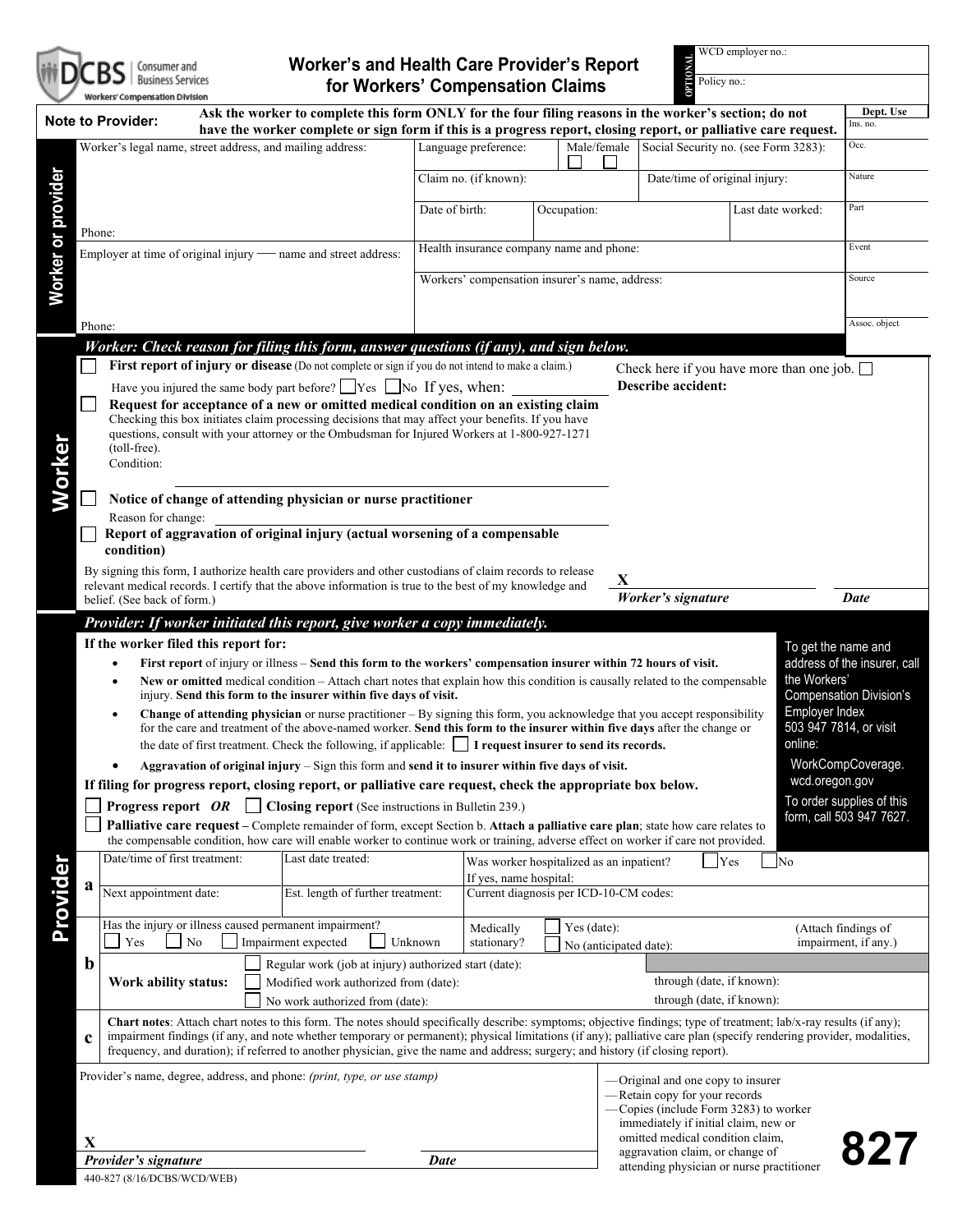## **Notice to worker**

#### **Claim acceptance or denial**

In most instances, you will receive written notice from your employer's insurer of the acceptance or denial of your claim within 60 days. If your employer is self-insured, your employer or the company your employer has hired to process its workers' compensation claims will send the notice to you. If the insurer or self-insured employer denies your claim, it will explain the reason for the denial and your rights.

#### **Medical care**

The health care provider must tell you if there are any limits to the medical services he or she may provide to you under the Oregon workers' compensation system.

If your claim is accepted, the insurer or self-insured employer will pay medical bills due to medical conditions the insurer accepts in writing, including reimbursement for prescription medications, transportation, meals, lodging, and other expenses up to a maximum established rate. You must make a written request for reimbursement and attach copies of receipts. Medical bills are not paid before claim acceptance. Bills are not paid if your claim is denied, with some exceptions. Contact the insurer if you have questions about who will pay your medical bills.

#### **Payments for time lost from work**

**In order for you to receive payments for time lost from work, your health care provider must notify the insurer or selfinsured employer of your inability to work**. After the original injury, you will not be paid for the first three calendar days you are unable to work unless you are totally disabled for at least 14 consecutive calendar days or you are admitted to a hospital as an inpatient within 14 days of the first onset of total disability.

You will receive a compensation check every two weeks during your recovery period as long as your health care provider verifies your inability to work. These checks will continue until you return to work or it is determined further treatment is not expected to improve your condition. Your time-loss benefits will be two-thirds of your gross weekly wage at the time of injury up to a maximum set by Oregon law.

#### **Authorization to release medical records**

By signing this form, you authorize health care providers and other custodians of claim records to release relevant records to the workers' compensation insurer, self-insured employer, claim administrator, and the Oregon Department of Consumer and Business Services. Relevant medical records include records of prior treatment for the same conditions or of injuries to the same area of the body. A HIPAA authorization is not required (45 CFR 164.512(I)). Release of HIV/AIDS records, certain drug and alcohol treatment records, and other records protected by state and federal law require separate authorization.

#### **Caution against making false statements**

Any person who knowingly makes any false statement or representation for the purpose of obtaining any benefit or payment commits a Class A misdemeanor under ORS 656.990(1).

#### **Palliative care**

Palliative care is care that makes you feel better, but does not cure you of an unwanted condition. You must be in the workforce, or in a vocational program, to be allowed to have palliative care.

The following are **not** palliative care:

- Prescriptions, prosthetics, braces, and doctors' appointments to monitor them
- Diagnostic services
- Life-preserving treatments
- Curative care to stabilize an acute waxing and waning of symptoms
- Services to a permanently and totally disabled worker

If you have questions about your claim that are not resolved by your employer or insurer, you may contact:

(Si Ud. tiene alguna pregunta acerca de su reclamación que no haya sido resuelta por su empleador o compañía aseguradora, puede ponerse en contacto con):

 $Trabajadores Lastimados)$ 

| <b>Workers Compensation Division</b>         | <b>Ombudsman for Injured Workers</b>       |  |  |  |  |
|----------------------------------------------|--------------------------------------------|--|--|--|--|
| (División de Compensación para Trabajadores) | (Ombudsman para Trabajadores Lastimado     |  |  |  |  |
| P.O. Box 14480, Salem, OR 97309-0405         | 350 Winter Street NE, Salem, OR 97301-3878 |  |  |  |  |
| Salem: 503-947-7585                          | Salem: 503-378-3351                        |  |  |  |  |
| Toll-free: 800-452-0288                      | Toll-free: 800-927-1271                    |  |  |  |  |